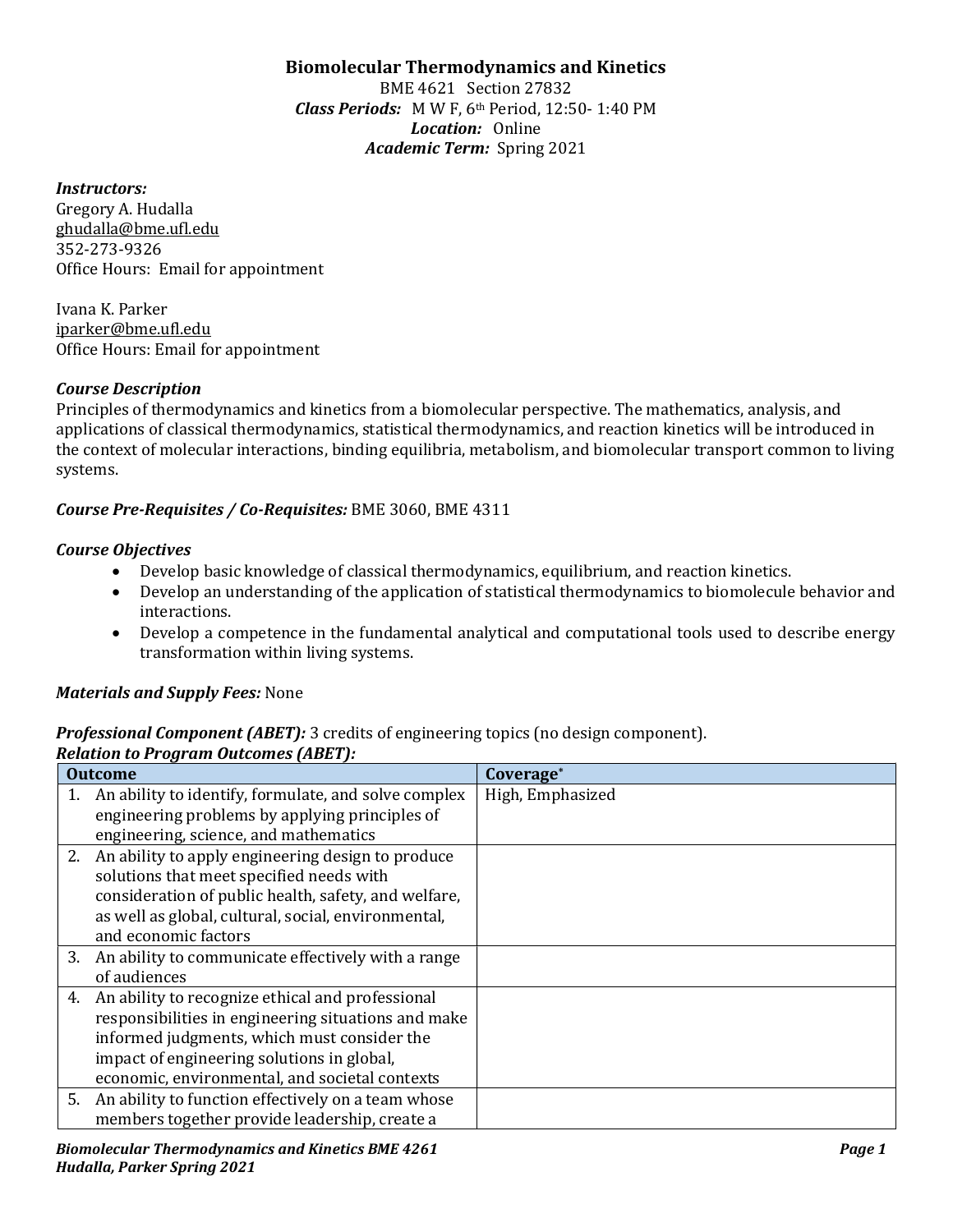| collaborative and inclusive environment, establish                                                                                                                                                                                                                                                                                                                |  |  |  |  |
|-------------------------------------------------------------------------------------------------------------------------------------------------------------------------------------------------------------------------------------------------------------------------------------------------------------------------------------------------------------------|--|--|--|--|
| goals, plan tasks, and meet objectives                                                                                                                                                                                                                                                                                                                            |  |  |  |  |
| 6. An ability to develop and conduct appropriate                                                                                                                                                                                                                                                                                                                  |  |  |  |  |
| experimentation, analyze and interpret data, and                                                                                                                                                                                                                                                                                                                  |  |  |  |  |
| use engineering judgment to draw conclusions                                                                                                                                                                                                                                                                                                                      |  |  |  |  |
| An ability to acquire and apply new knowledge as                                                                                                                                                                                                                                                                                                                  |  |  |  |  |
| needed, using appropriate learning strategies                                                                                                                                                                                                                                                                                                                     |  |  |  |  |
| $\mathbf{A} \cap \mathbf{A}$ and $\mathbf{A} \cap \mathbf{A}$ and $\mathbf{A} \cap \mathbf{A}$ and $\mathbf{A} \cap \mathbf{A}$ and $\mathbf{A} \cap \mathbf{A}$ and $\mathbf{A} \cap \mathbf{A}$ and $\mathbf{A} \cap \mathbf{A}$ and $\mathbf{A} \cap \mathbf{A}$ and $\mathbf{A} \cap \mathbf{A}$ and $\mathbf{A} \cap \mathbf{A}$ and $\mathbf{A} \cap \math$ |  |  |  |  |

\*Coverage is given as high, medium, or low. An empty box indicates that this outcome is not covered or assessed in the course.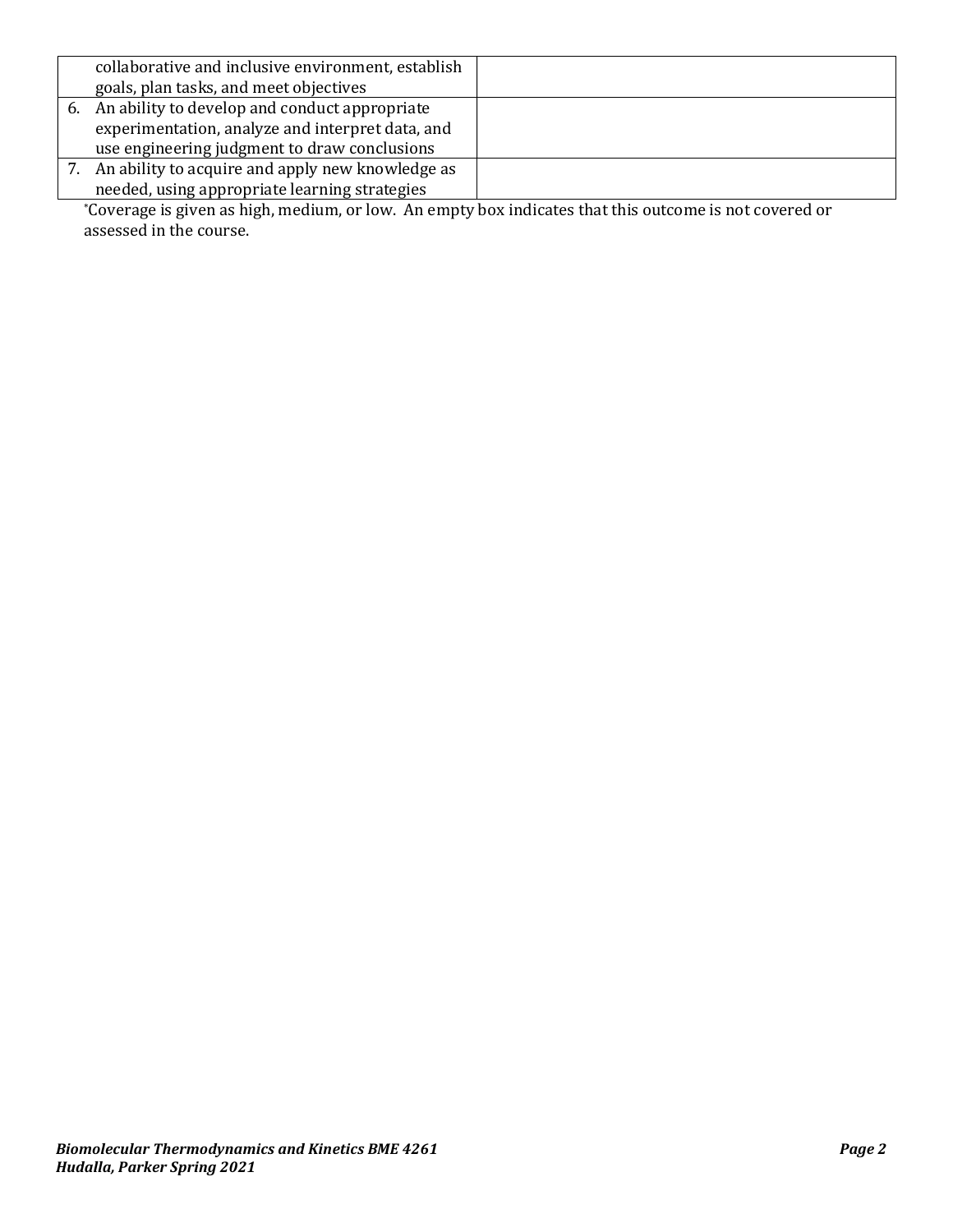## Required Textbooks and Software

Title: Biomolecular Thermodynamics: From Theory to Application Author: Barrick, Douglas Publication date and Edition: 2017, 1<sup>st</sup> edition; CRC Press ISBN: 978-1-4398-0019-5

#### Recommended Materials

Title: Biological Thermodynamics Author: Haynie, Donald T. Publication date and edition: 2008, 2<sup>rd</sup> edition; Cambridge ISBN number: 978-0-5217-1134-0

Title: Molecular Driving Forces: Statistical Thermodynamics in Chemistry and Biology. Author: Dill, Ken A., and Bromberg, S. Publication date: 2002, Routledge ISBN: 978-0-8153-2051-7.

Title: Biochemical Engineering Fundamentals Author: Bailey, James E., and Ollis, David F. Publication date: 1986, 2rd edition, McGraw-Hill ISBN: 978-0-0706-6601-6

#### Course Schedule

#### Week Topic

# PART 1

- 1 Overview of energy transformation in living systems
- 2 First law of thermodynamics Barrick 3
- 3 Second law of thermodynamics Barrick 4
- 4 Gibbs Free Energy Theory I Barrick 5
- 5 Gibbs Free Energy Theory II
- 6 Gibbs Free Energy Applications I
- 7 Gibbs Free Energy Applications II

#### PART 2

- 8 Statistical Thermodynamics Theory Barrick 8, 9
- 9 Statistical Thermodynamics Application
- 10 Binding Equilibria Barrick 13, 14
- 11 Cooperativity/Allostery
- 12 Reaction kinetics Theory
- 13 Reaction kinetics Modeling I
- 14 Reaction kinetics Modeling II
- 15 Biology, complexity, and evolution

Assessment dates: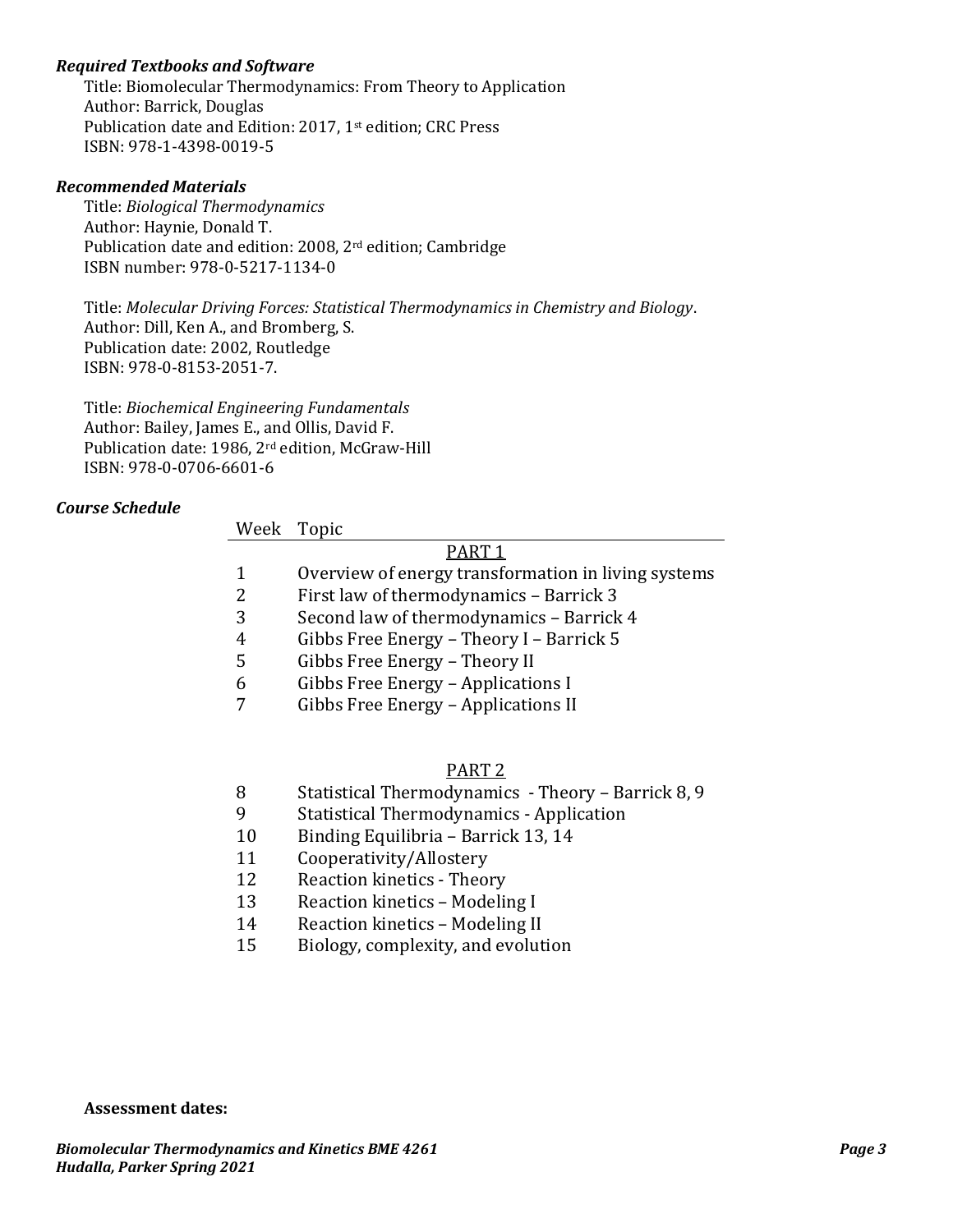## (A) Problem sets (Due Wednesday): Jan 20, Jan 27, Feb 10, Feb 17, Mar 3, Mar 10, Mar 26, March 31, Apr 14, April 21

(B) Quizzes (Fridays, on Canvas): Jan 29, Feb 19, Mar 12, April 2, April 30

#### Online Course Recording

Our class sessions may be audio visually recorded for students in the class to refer back and for enrolled students who are unable to attend live. Students who participate with their camera engaged or utilize a profile image are agreeing to have their video or image recorded. If you are unwilling to consent to have your profile or video image recorded, be sure to keep your camera off and do not use a profile image. Likewise, students who un-mute during class and participate orally are agreeing to have their voices recorded. If you are not willing to consent to have your voice recorded during class, you will need to keep your mute button activated and communicate exclusively using the "chat" feature, which allows students to type questions and comments live. The chat will not be recorded or shared. As in all courses, unauthorized recording and unauthorized sharing of recorded materials is prohibited.

## Attendance Policy, Class Expectations, and Make-Up Policy

-Problem sets are to be submitted via Canvas on the Wednesday that they are due.

-You must let me know AS SOON AS POSSIBLE if you will be ABSENT on the SCHEDULED DATE of ANY quiz. If you know that you'll be absent for a QUIZ, a make-up MUST be taken **PRIOR TO** the date listed above. No make-up quizzes or exams will be given for unexcused absences. Excused absences are consistent with university policies in the undergraduate catalog (https://catalog.ufl.edu/ugrad/current/regulations/info/attendance.aspx) and require appropriate documentation.

#### Evaluation of Grades

| <b>Assignment</b> | <b>Total Points</b> | <b>Percentage of Final Grade</b> |
|-------------------|---------------------|----------------------------------|
| Problem Sets (10) | 100                 | 33.3%                            |
| Quizzes (5)       | 200 (40 each)       | 66.7%                            |
| Total             | 300                 | 100%                             |

# Grading Policy

| Percent        | Grade | Grade         |
|----------------|-------|---------------|
|                |       | <b>Points</b> |
| $94 - 100$     | A     | 4.00          |
| $90.0 - 93.99$ | A-    | 3.67          |
| 87 - 89.99     | B+    | 3.33          |
| $83 - 86.99$   | B.    | 3.00          |
| $80 - 82.99$   | B-    | 2.67          |
| 77 - 79.99     | $C+$  | 2.33          |
| 73-76.99       | C.    | 2.00          |
| $70 - 72.99$   | $C -$ | 1.67          |
| $67 - 69.99$   | D+    | 1.33          |
| 63 - 66.99     | D     | 1.00          |
| $60 - 62.99$   | D-    | 0.67          |
| $0 - 59.99$    | E     | 0.00          |

More information on UF grading policy may be found at: https://catalog.ufl.edu/ugrad/current/regulations/info/grades.aspx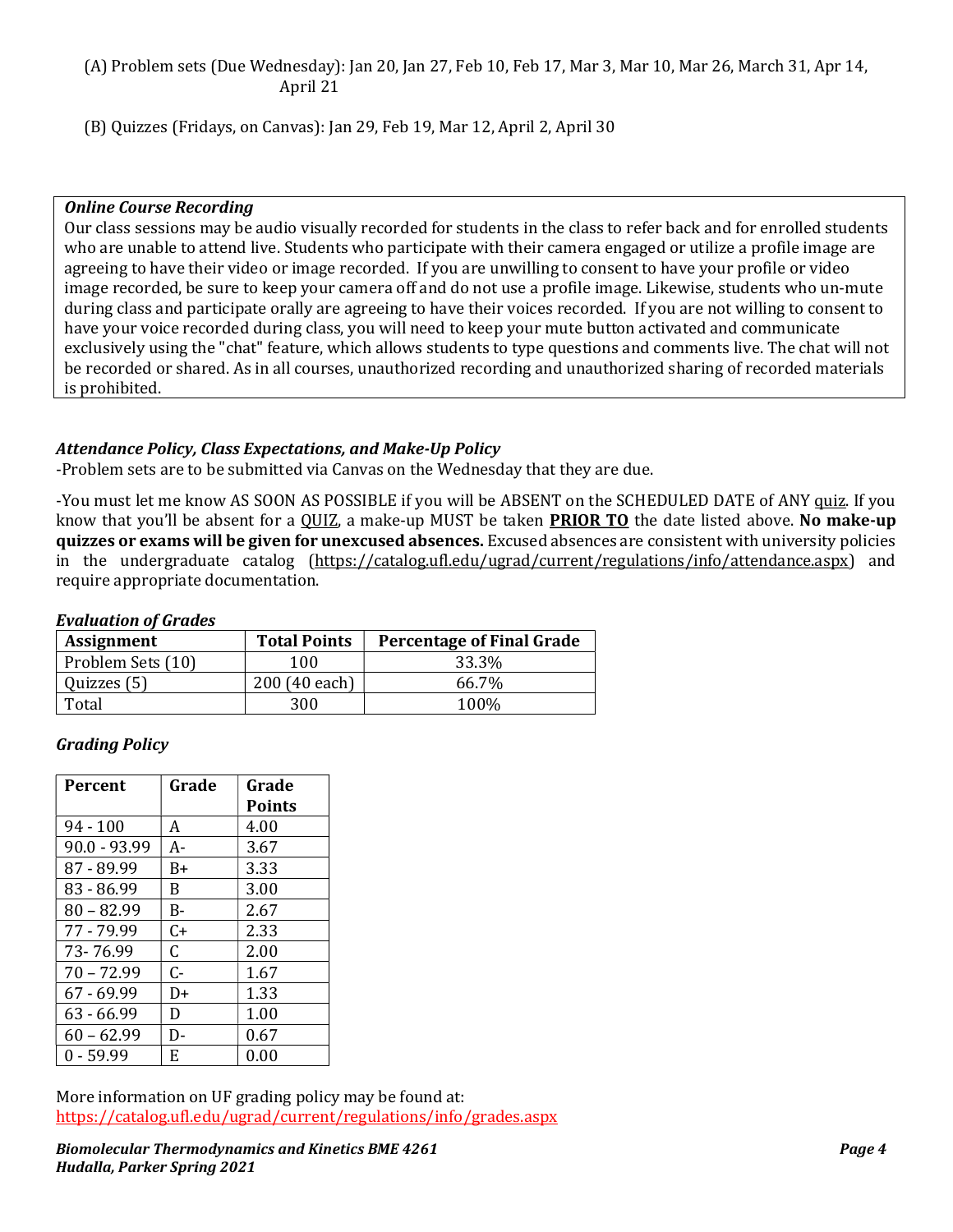## Students Requiring Accommodations

Students with disabilities who experience learning barriers and would like to request academic accommodations should connect with the disability Resource Center by visiting https://disability.ufl.edu/students/get-started/. It is important for students to share their accommodation letter with their instructor and discuss their access needs, as early as possible in the semester.

## Course Evaluation

Students are expected to provide professional and respectful feedback on the quality of instruction in this course by completing course evaluations online via GatorEvals. Guidance on how to give feedback in a professional and respectful manner is available at https://gatorevals.aa.ufl.edu/students/. Students will be notified when the evaluation period opens, and can complete evaluations through the email they receive from GatorEvals, in their Canvas course menu under GatorEvals, or via https://ufl.bluera.com/ufl/. Summaries of course evaluation results are available to students at https://gatorevals.aa.ufl.edu/public-results/.

## University Honesty Policy

UF students are bound by The Honor Pledge which states, "We, the members of the University of Florida community, pledge to hold ourselves and our peers to the highest standards of honor and integrity by abiding by the Honor Code. On all work submitted for credit by students at the University of Florida, the following pledge is either required or implied: "On my honor, I have neither given nor received unauthorized aid in doing this assignment." The Honor Code (https://sccr.dso.ufl.edu/policies/student-honor-code-student-conduct-code/) specifies a number of behaviors that are in violation of this code and the possible sanctions. Furthermore, you are obligated to report any condition that facilitates academic misconduct to appropriate personnel. If you have any questions or concerns, please consult with the instructor or TAs in this class.

## Commitment to a Safe and Inclusive Learning Environment

The Herbert Wertheim College of Engineering values broad diversity within our community and is committed to individual and group empowerment, inclusion, and the elimination of discrimination. It is expected that every person in this class will treat one another with dignity and respect regardless of gender, sexuality, disability, age, socioeconomic status, ethnicity, race, and culture.

If you feel like your performance in class is being impacted by discrimination or harassment of any kind, please contact your instructor or any of the following:

- Your academic advisor or Graduate Program Coordinator
- Robin Bielling, Director of Human Resources, 352-392-0903, rbielling@eng.ufl.edu
- Curtis Taylor, Associate Dean of Student Affairs, 352-392-2177, taylor@eng.ufl.edu
- Toshikazu Nishida, Associate Dean of Academic Affairs, 352-392-0943, nishida@eng.ufl.edu

#### Software Use

All faculty, staff, and students of the University are required and expected to obey the laws and legal agreements governing software use. Failure to do so can lead to monetary damages and/or criminal penalties for the individual violator. Because such violations are also against University policies and rules, disciplinary action will be taken as appropriate. We, the members of the University of Florida community, pledge to uphold ourselves and our peers to the highest standards of honesty and integrity.

#### Student Privacy

There are federal laws protecting your privacy with regards to grades earned in courses and on individual assignments. For more information, please see: https://registrar.ufl.edu/ferpa.html